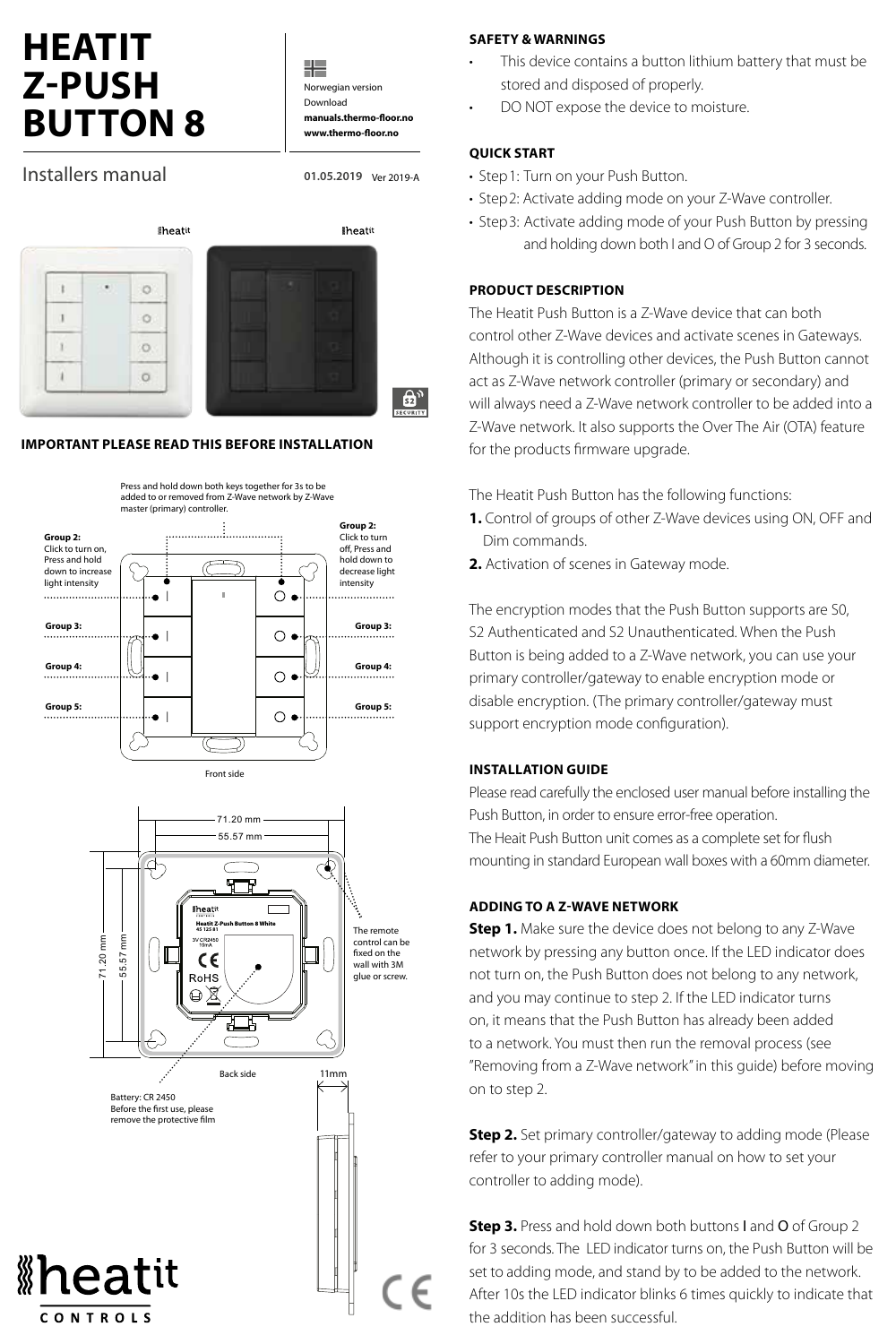The Heatit Push Button is a sleeping device. After adding it to the network, it will not enter into sleep mode immediately, but will maintain activation status for 30s while completing the addition process. The LED indicator will stay on for this time, so please be patient and wait for the LED indicator to turn off.

## **REMOVING FROM A Z-WAVE NETWORK**

There are two removing methods:

Method 1: Removing from the primary controller/gateway: **1.** Set the primary controller/gateway to removing mode. (Please refer to your primary controller manual on how to set your controller to removing mode).

**2.** Press and hold down both buttons I and O of Group 2 for 3 seconds, LED indicator turns on, the Push Button will be set to removing mode, and stand by to be removed. After 7s the LED indicator blinks 4 times quickly to indicate successful removal.

Method 2: A factory reset of the Push Button will force the Push Button to be removed from a network. (Please refer to the part "Factory Reset" of this manual).

Note: Factory reset is not recommended for removing devices. Please use this procedure only if the primary controller/gateway is missing or otherwise inoperable.

## **HOW TO CHECK IF THE PUSH BUTTON HAS ALREADY BEEN ADDED TO A NETWORK**

Press any button once. If the LED indicator does not turn on, the Push Button does not belong to any network. If the LED indicator turns on, it means that the Push Button has already been added to a network. You must then run the removal process (see "Removing from a Z-Wave network" in this guide) before adding the device to your network.

## **FACTORY RESET**

Press and hold down both buttons I and O of Group 2 for a minimum of 10 seconds until the LED indicator turns on and then blinks 4 times quickly to indicate successful factory reset.

#### **ASSOCIATION**

Z-Wave devices control other Z-Wave devices. The relationship between one device controlling another device is called association. In order to control a subordinate device, the controlling device needs to maintain a list of devices that will receive controlling commands. These lists are called "Association Groups" and are activated when specific events are registered (e.g. sensor reports). In the case of an association group being triggered, all devices stored in the respective association group will receive a common wireless command.

## **ASSOCIATION GROUPS**

Each group supports maximum 5 nodes for association. A single device may be associated with multiple groups in the gateway simultaneously. In order to optimize your control experience, the gateway will automatically remove devices that are not in operational status in their association groups at the time.

|  | <b>ASSO-</b><br><b>CIATION</b><br><b>GROUPS</b> | GROUP<br><b>NAME</b> | <b>MAX</b><br><b>NODES</b> | <b>DESCRIPTION</b>                                                                                                                                                                   |
|--|-------------------------------------------------|----------------------|----------------------------|--------------------------------------------------------------------------------------------------------------------------------------------------------------------------------------|
|  | Group 1                                         | l ifeline.           | 5                          | 1. Send Command Class "Device Reset<br>Locally Notification V1" to associated<br>devices of this group to report factory<br>reset information when factory reset<br>the Push Button. |
|  |                                                 |                      |                            | 2. When Push Button battery power<br>value changes, send Command Class<br>"Battery Report V1" to associated<br>devices of this group to report power<br>value information.           |
|  |                                                 |                      |                            | 3. Short press or press and hold any<br>button to send scene activation<br>command to the associated devices<br>of this group using Command Class<br>"Central Scene Notification V3" |
|  | Group 2                                         | Launch 1             | 5                          | Short press I/O button of Group 2 to<br>send ON/OFF command to associated<br>devices of this group using Command<br>Class "Basic Set V2".                                            |
|  |                                                 |                      |                            | Press and hold down I / O button of<br>Group 2 to send light intensity<br>increase/decrease command to<br>associated devices of this group using<br>Command Class "Multilevel V4".   |
|  | Group 3                                         | Launch 2             | 5                          | Short press I/O button of Group 3 to<br>send ON/OFF command to associated<br>devices of this group using Command<br>Class "Basic Set V2".                                            |
|  |                                                 |                      |                            | Press and hold down I / O button of<br>Group 3 to send light intensity increa-<br>se/decrease command to associated<br>devices of this group using Command<br>Class "Multilevel V4". |
|  | Group 4                                         | Launch 3             | 5                          | Short press I/O button of Group 4 to<br>send ON/OFF command to associated<br>devices of this group using Command<br>Class "Basic Set V2".                                            |
|  |                                                 |                      |                            | Press and hold down I / O button of<br>Group 4 to send light intensity increa-<br>se/decrease command to associated<br>devices of this group using Command<br>Class "Multilevel V4". |
|  | Group 5                                         | Launch 4             | 5                          | Short press I/O button of Group 5 to<br>send ON/OFF command to associated<br>devices of this group using Command<br>Class "Basic Set V2".                                            |
|  |                                                 |                      |                            | Press and hold down I / O button of<br>Group 5 to send light intensity increa-<br>se/decrease command to associated<br>devices of this group using Command<br>Class "Multilevel V4". |

#### **SETTING AND REMOVING ASSOCIATIONS (Note: All association information will be cleared automatically once the device is excluded from the network.)**

### **There are two methods to set associations:**

**1.** Set association by operating primary controller/gateway to send the association command to the Push Button:

When setting association from the primary controller/gateway, the Push Button must be activated first. If it is not activated, you should activate it manually.

The primary controller/gateway sends an association command to the device using "Command Class ASSOCIATION" or "Command Class Multi Channel Association"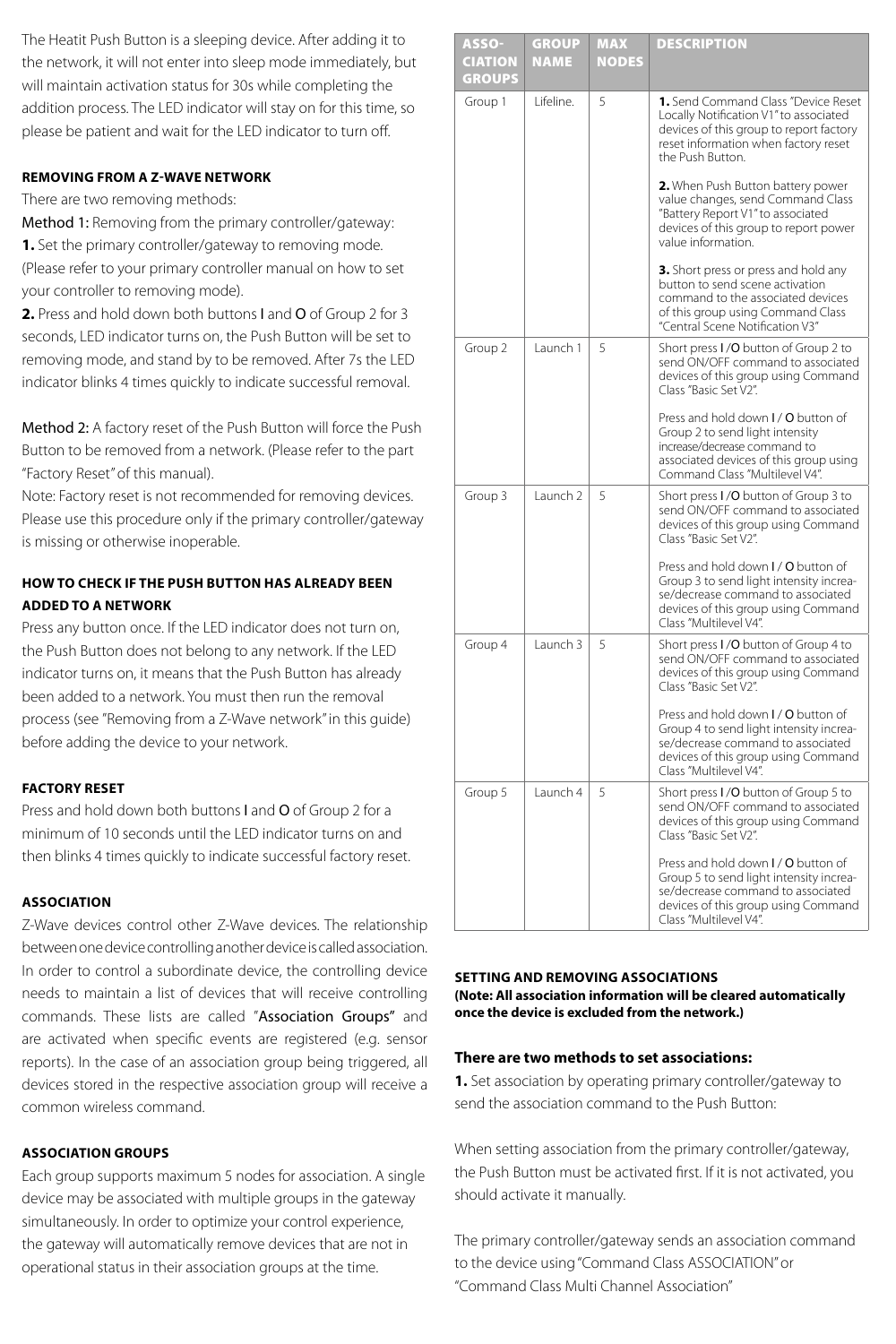**2.** Set association using the Push Button and the devices that are to be controlled.

To control a Z-Wave device from the Push Button, the node ID of this device needs to be assigned to one of the two association groups. This is a three-step process:

**a.** Press and hold down both buttons I and O of Group 2 for 3 seconds until the LED indicator turns on.

**b.** Push the I-button of any group once within 7s to associate the device to this group. Push the O-button of any group once within 7s to remove association of the device from this group.

**c.** Operate the device to be controlled to send Node Information Frame (please refer to the device manual) within 10 seconds, or set the device to exclusion mode within 10 seconds, since it will send Node Information Frame in exclusion mode, LED indications are as follows:

- LED blinks twice to indicate that the remote control failed to add the associated device (the association group has already added maximum quantity associated devices that it supports ).

- LED blinks 5 times to indicate that the remote control added the associated device successfully.

- LED blinks 8 times to indicate that the remote control removed the associated device successfully.

## **TO REMOVE ALL ASSOCIATED DEVICES IN AN ASSOCIATION GROUP IN THE PUSH BUTTON DIRECTLY:**

**1.** Press and hold down both buttons I and O of Group 2 over 3 seconds, LED indicator turns on.

**2.** Click OFF button of any group on the Push Button 5 times continuously within 7 seconds to remove all associated devices of this group, LED indicator blinks 8 times to indicate that the associated devices are removed successfully.

#### **OPERATING THE DEVICE**



- Push any button once or press and hold down any button to send scene activation command to association Group 1 using Command Class "Central Scene Notification V3".

- Push I-/O-button of Group 2 once, to send ON/OFF command to all associated devices of Association Group 2.

- Press and hold down I-/O-button of Group 2, to send light intensity increase/decrease command to all associated devices of Association Group 2.

- Push I-/O-button of Group 3 once, to send ON/OFF command to all associated devices of Association Group 3.

- Press and hold down I-/O-button of Group 3, to send light intensity increase/decrease command to all associated devices of Association Group 3.

- Push I-/O-button of Group 4 once, to send ON/OFF command to all associated devices of Association Group 4.

- Press and hold down I-/O-button of Group 4, to send light intensity increase/decrease command to all associated devices of Association Group 4.

- Push I-/O-button of Group 5 once, to send ON/OFF command to all associated devices of Association Group 5.

- Press and hold down I-/O-button of Group 5, to send light intensity increase/decrease command to all associated devices of Association Group 5

## **How to communicate with the device**

The Heatit Push Button is in sleep mode most of the time to save battery power. It can not receive wireless commands when in sleep mode. Before the gateway may interact with the Push Button, the device must be activated manually first. Push any button once to activate the Push Button for 3s, and press and hold down both the I- and O-buttons of Group 2 for 1 second to activate the Push Button for 7s.

## **Node Information Frame**

The Node Information Frame is the business card of a Z-Wave device. It contains information about the device type and the technical capabilities. The add and remove procedure of the device is confirmed by sending out a Node Information Frame. Besides this, it may be necessary for certain network operations to send out a Node Information Frame.

How to send out Node Information Frame:

Set the Push Button to adding/removing mode: Press and hold down both I- and O-buttons of Group 2 for 3 seconds. The LED indicator turns on to indicate that the Push Button has already sent out a Node Information Frame. The user may repeat the operation to turn the adding/removing mode off.